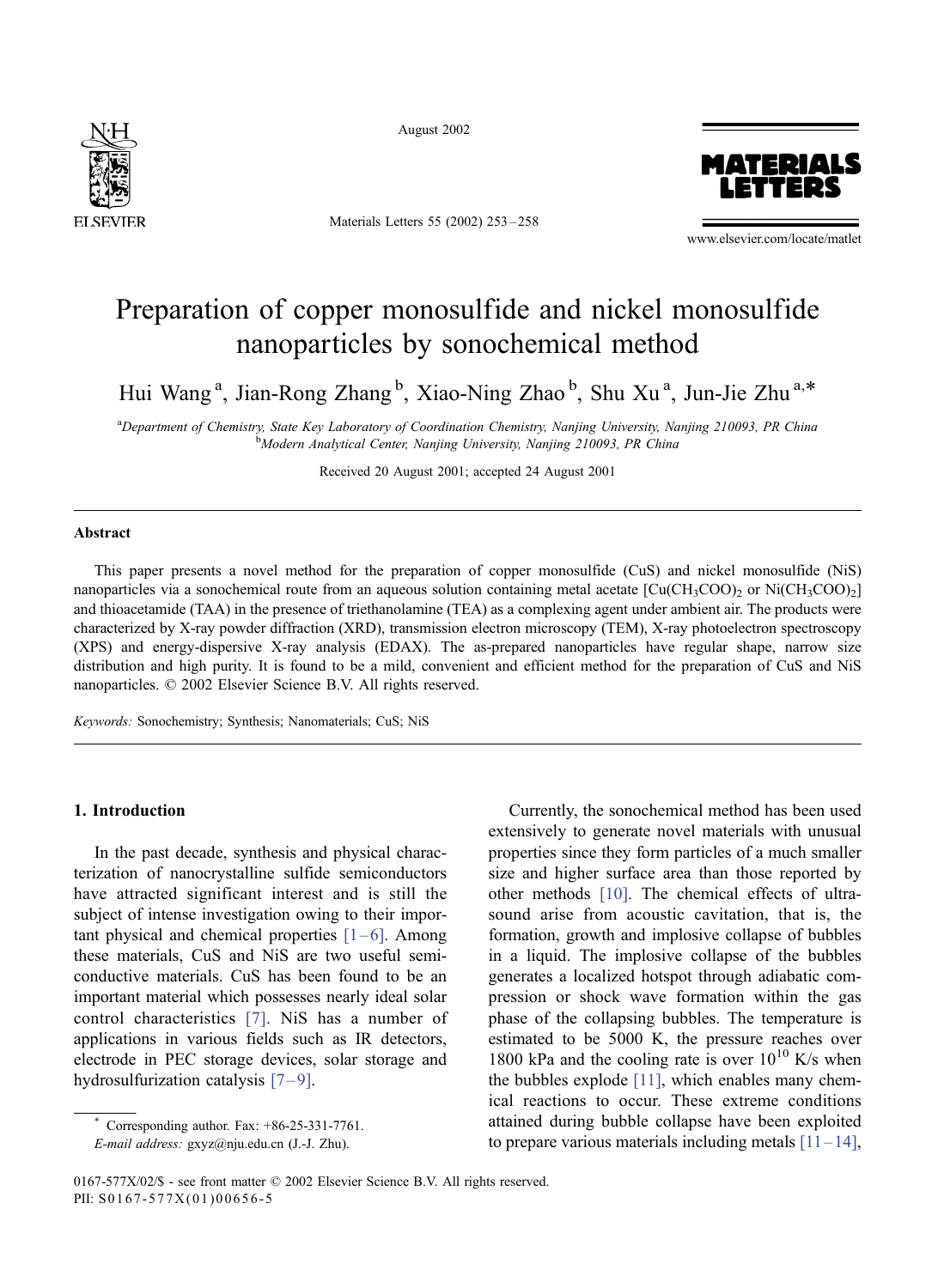carbides  $[15]$ , oxides  $[16-18]$ , selenides  $[19]$ , tellurides  $[20]$  and composite  $[21-23]$  nanoparticles.

Ultrasound irradiation offers a very attractive method for the preparation of nanosized materials and has shown very rapid growth in its application to materials science due to its unique reaction effects. The extreme conditions formed during ultrasound irradiation have been applied to prepare some nanophasic sulfides. For example, Mdleleni et al. [\[24\]](#page-5-0) have sonicated a slurry of molybdenum hexacarbonyl and sulfur in an isodurene solution and obtained  $MoS<sub>2</sub>$ . Arul Dhas et al. [\[25\]](#page-5-0) synthesized ZnS nanoparticles on silica microspheres by sonicating a slurry of silica microspheres, zinc acetate and thioacetamide. Zhu et al. [\[26\]](#page-5-0) developed a sonochemical route to prepare HgS and PbS nanoparticles in an ethylenediamine solution. The sonochemical preparation of CdS nanoparticles in aqueous solution  $[27-29]$  and  $CS_2$ water –ethylenediamine (CWE) system [\[30\]](#page-5-0) has also been recently reported. Herein, we applied ultrasound irradiation to synthesize CuS and NiS nanoparticles. Spherical CuS and NiS nanoparticles with narrow size distribution and high purity were prepared by sonicating an aqueous solution containing metal acetates and TAA in the presence of TEA. It is found to be a mild, convenient and efficient method for the preparation of CuS and NiS nanoparticles in only one step.

# 2. Experimental

All the reagents used in our experiments were of analytical purity and were used without further purification. Ni $(CH_3COO)_2$ :  $2H_2O$  and  $Cu(CH_3COO)_2$ were purchased from Beijing Chemical Reagents Factory (China). TEA and TAA were purchased from Nanjing Chemical Reagents Factory (China). Absolute ethanol and acetone were purchased from Shanghai Chemical Reagent Factory (China).

In a typical procedure,  $0.01$  mol M(CH<sub>3</sub>COO)<sub>2</sub>, 0.012 mol TAA and 5 ml TEA were introduced into 100 ml distilled water in a 150-ml round-bottom flask. Then the mixture solution was exposed to highintensity ultrasound irradiation under ambient air for 50 min. Ultrasound irradiation was accomplished with a high-intensity ultrasonic probe (Xinzhi, China; 0.6 cm diameter; Ti horn, 20 kHz, 60 W/cm<sup>2</sup>) immersed directly in the reaction solution. At the end of the reactions, a great amount of black precipitates occurred. After cooled to room temperature, the precipitates were centrifuged, washed by distilled water, absolute ethanol and acetone in sequence, and dried in the air at room temperature. The final products were collected for characterizations. The products were characterized by XRD, TEM, XPS and EDAX.

The X-ray powder diffraction (XRD) patterns were recorded on Shimadzu XD-3A X-ray diffractometer (Cu K $\alpha$  radiation,  $\lambda$ =0.15418 nm), employing a scanning rate of  $4^{\circ}/$ min in the  $2\theta$  range from  $20^{\circ}$  to  $65^{\circ}$ . The morphology and size were determined by transmission electron microscopy (TEM). The TEM images were recorded on a JEOL-JEM 200CX transmission electron microscope, using an accelerating voltage of 200 kV. The samples used for TEM observations were prepared by dispersing some products in ethanol followed by ultrasonic vibration for 30 min, then placing a drop of the dispersion onto a copper grid coated with a layer of amorphous carbon. Further evidence for the purity of CuS and NiS was obtained by XPS and EDAX. The X-ray photoelectron spectra (XPS) were recorded on ESCALAB MK II X-ray photoelectron spectrometer, using nonmonochromatized Mg K $\alpha$  X-ray as the excitation source and choosing C1s (284.6 eV) as the reference line. The EDAX measurements were performed on the PV9100 instrument.

# 3. Results and discussions

The XRD patterns of the products are shown in [Fig. 1.](#page-2-0) All the reflections in [Fig. 1a](#page-2-0) can be indexed to the pure hexagonal phase CuS according to the literature pattern for CuS [\[31\].](#page-5-0) The reflection peaks in [Fig. 1b](#page-2-0) are recognized to be the pure orthorhombic phase NiS. This is also in good agreement with the literature pattern [\[32\].](#page-5-0) The broadening of the peaks indicates that the particles are small. The average diameter of the as-prepared CuS nanoparticles is estimated to be ca. 13 nm and that of NiS is calculated to be ca. 18 nm according to the Debye–Scherrer formula [\[33\].](#page-5-0)

The sizes and morphologies of the as-prepared nanoparticles were studied by TEM. The TEM images [\(Fig. 2\)](#page-2-0) show that both products are consisted of spherical nanoparticles. The size of the CuS particles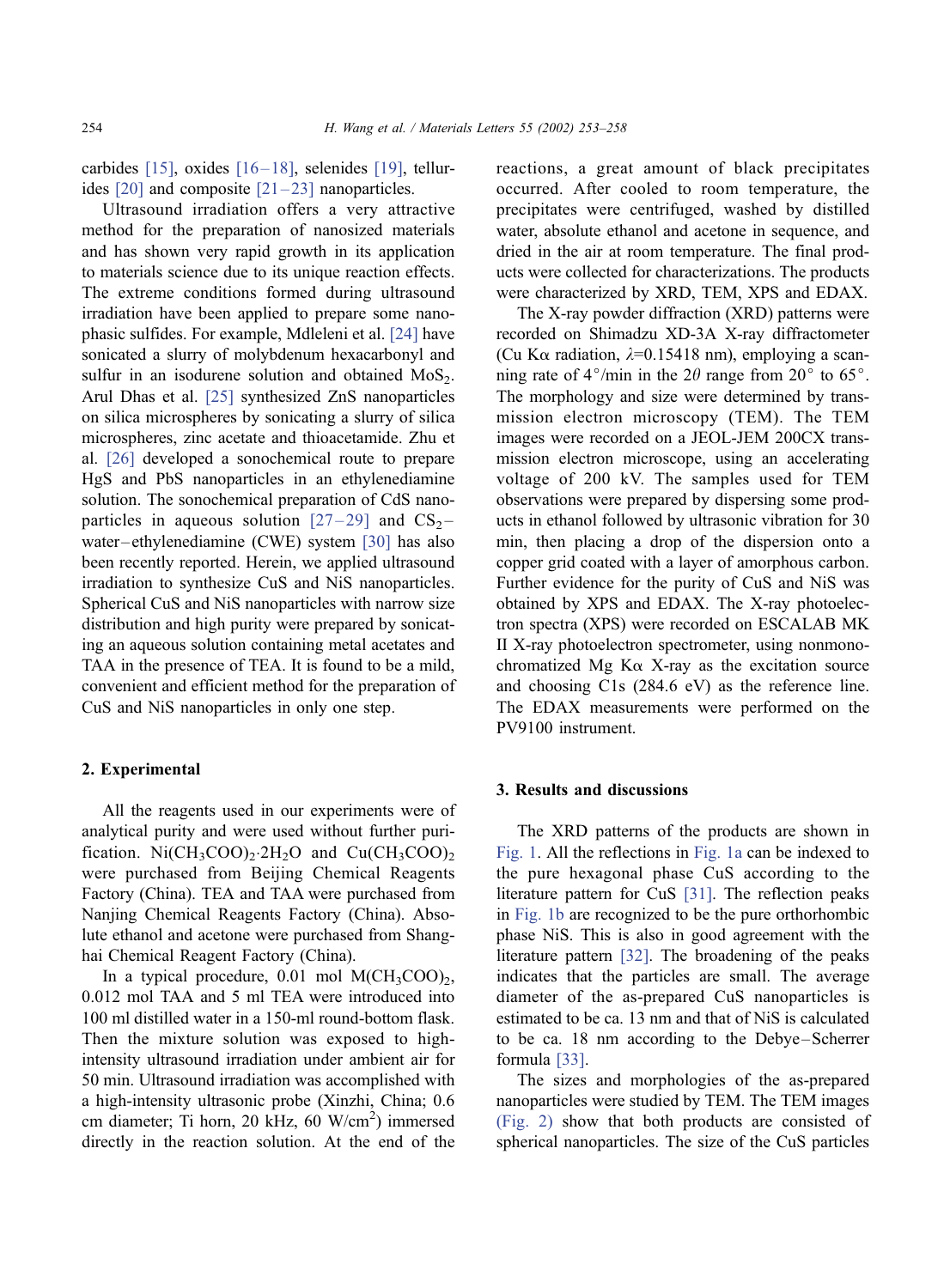<span id="page-2-0"></span>

Fig. 1. The powder XRD patterns of the as-prepared nanoparticles: (a) CuS; (b) NiS.

is  $13\pm2$  nm and that of NiS particles is  $17\pm3$  nm, which are in good accordance with those estimated from the XRD patterns.

The products were characterized by X-ray photoelectron spectroscopy (XPS) and energy-dispersive Xray analysis (EDAX) for the evaluation of their composition and purity. No peaks of any impurities such as oxide or metallic copper are detected in the XPS spectra of the as-prepared CuS nanoparticles, indicating the high purity of the product. [Fig. 3a and b](#page-3-0) shows the high-resolution XPS spectra of Cu (2p) and S (2p), respectively. The two strong peaks taken for the Cu region at 932.5 and 952.4 eV are assigned to

the Cu (2p) binding energy. The peaks measured in the S energy region detected at 162.2 and 163.3 eV are attributed to the S (2p) transitions. Peak area of Cu and S cores is measured and quantification of the peaks gives the ratio of Cu:S to be 56.0:44.0, which indicates that the surface of the sample is rich in Cu. XPS primarily monitors concentrations at the surface of the examined samples, which may not be representative of the sample as a whole. The deviation of atomic ratio of Cu:S to the expected 1:1 may be attributed to the excessive  $Cu^{2+}$  absorbed on the surface of CuS nanoparticles. The as-prepared NiS nanoparticles also have high purity according to the XPS spectra of this sample, and the ratio of Ni to S is calculated to be 58.1:41.9. The EDAX patterns for the products are shown in [Fig. 4.](#page-4-0) [Fig. 4a](#page-4-0) shows the presence of Cu and S peaks. The average atomic ratio of Cu/S is calculated to be 60:40. The EDAX patterns for NiS [\(Fig. 3b\)](#page-3-0) shows the presence of Ni and S peaks with an average atomic ratio of Ni/S to be 59:41. These results also point out that the surface of the samples is rich in metal due to the absorption of metal ions on the surface of the products which is much larger than that of bulk materials.

The mechanism for the formation of CuS and NiS nanoparticles are probably related to the radical species generated from water molecules by the absorption of the ultrasound energy. Ultrasound wave that is intense enough to produce cavitation can drive chemical reactions such as oxidation, reduction, dissolution and decomposition [\[10,34\].](#page-5-0) Other reactions driven by high-intensity ultrasound irradiation such as promotion of polymerization have also been reported. It has



Fig. 2. The TEM images of the as-prepared nanoparticles: (a) CuS; (b) NiS.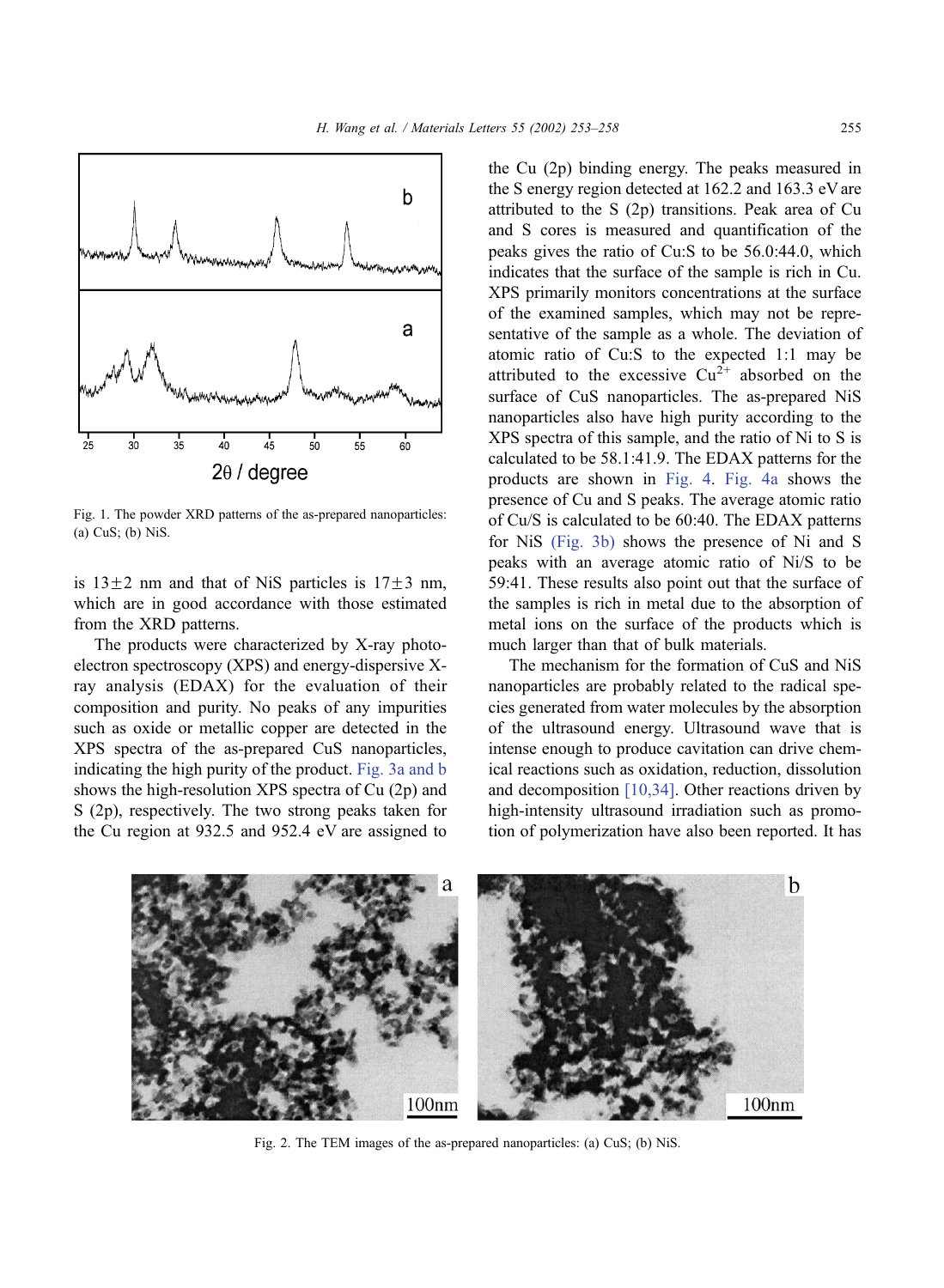<span id="page-3-0"></span>

Fig. 3. High-resolution XPS spectra of the as-prepared CuS nanoparticles: (a) Cu2p; (b) S2p.

been known that during the sonochemical process, three different regions [\[34\]](#page-5-0) are formed: (1) the inner environment (gas phase) of the collapsing bubbles, where the elevated temperatures and pressures are produced; (2) the interfacial region between the cavitation bubbles and the bulk solution where the temperature is lower than in the gas-phase region but still high enough to induce a sonochemical reaction; (3) the bulk solution, which is at ambient temperature. Among the three regions mentioned above, it appears that the current sonochemical reaction occurs within the interfacial region, yielding nanoparticles, because of the very high quenching rate experienced by the products. During an aqueous sonochemical process, the elevated temperatures and pressures inside the collapsing bubbles cause water to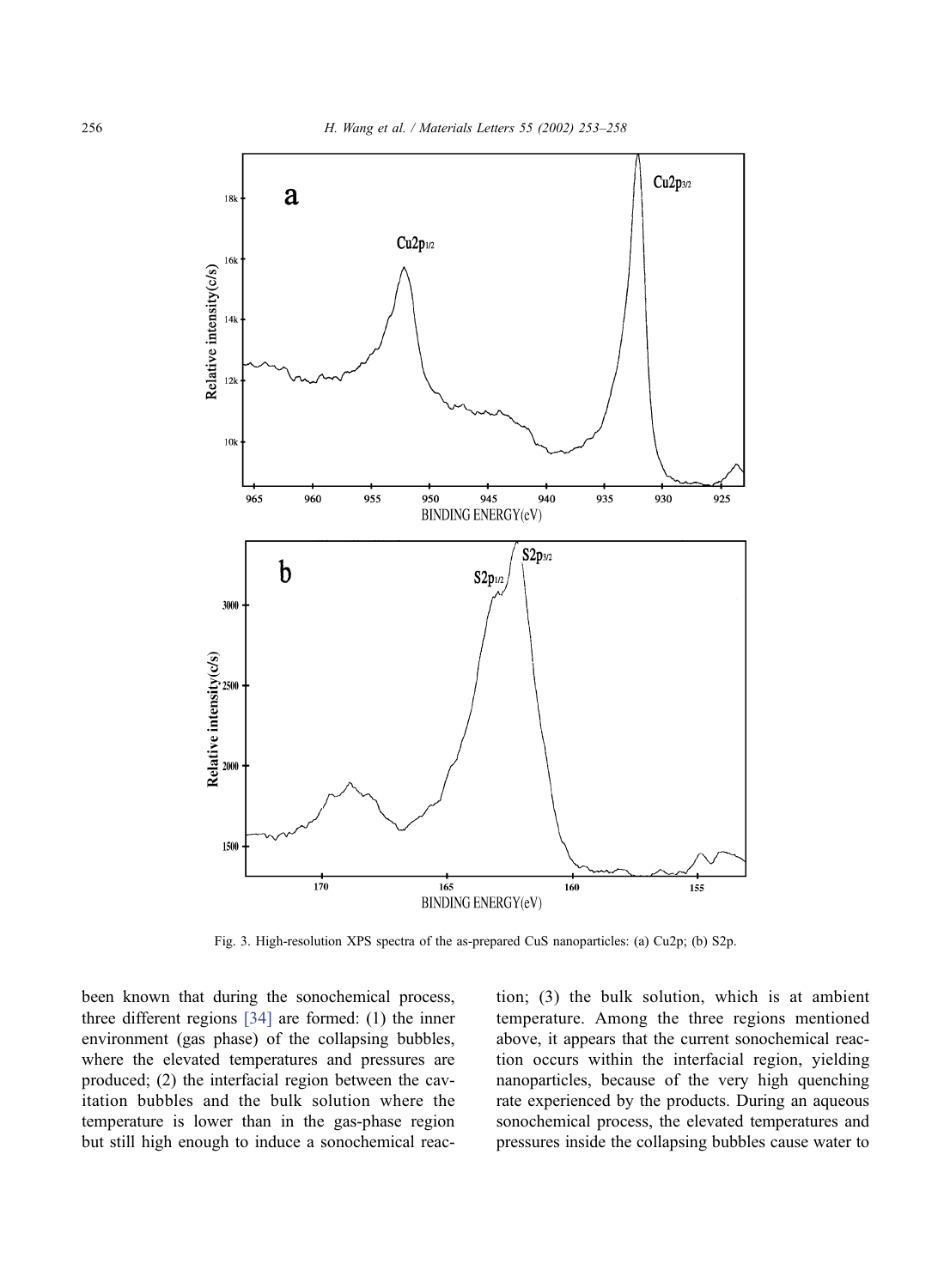<span id="page-4-0"></span>

Fig. 4. The EDAX patterns of the as-prepared nanoparticles: (a) CuS; (b) NiS.

vaporize and further pyrolyze into H and OH radicals. The probable reaction process for the sonochemical formation of CuS and NiS nanoparticles in aqueous solution can be summarized as follows:

$$
M^{2+} + xTEA \rightleftharpoons [M(TEA)_x]^{2+}
$$
  
(M = Cu or Ni) (1)

 $H_2O))))H + OH$  (2)

$$
CH_3CNH_2 + 2H \rightarrow CH_3(NH_2)C + H_2S \tag{3}
$$

$$
M^{2+} + H_2S \rightarrow MS + 2H^+ \tag{4}
$$

$$
n\text{MS} \to (\text{MS})_n \tag{5}
$$

Firstly, the coordination action between  $M^{2+}$  and TEA leads to the formation of M–TEA complexes. Reaction (2) represents the formation of primary radicals by the ultrasound initiated dissociation of water within the collapsing gas bubbles. Reactions  $(3)$  – (5) represent the main steps leading to the formation of MS nanoparticles. The in situ generated H. is a highly reducing radical, and can react with TAA rapidly via reaction (2) to from  $H_2S$ . Then  $H_2S$  reacts with  $M^{2+}$  ions which are released from the M–TEA complexes to yield MS nuclei. These freshly formed nuclei in the solution are unstable and have the ability to grow into larger MS grains and gets stable finally.

The sonochemical formation of the CuS and NiS may follow another process as well. It can be explained as below. First, the cleavage of water could be linked with the addition across the  $C = S$  bond to give  $CH_3C(NH_2)(OH)$ -SH. Repeating this process would then result in formation of  $CH_3C(NH_2)(OH)_{2}$ (which would immediately lose water to give  $CH_3CONH_2$ ) and  $H_2S$ . Then the released  $H_2S$  reacts with  $M^{2+}$  to yield MS.

$$
H_2O)))))H' + OH'
$$
 (6)

$$
H' + OH' + CH_3CSNH_2
$$
  
\n
$$
\rightarrow CH_3C(NH_2)(OH) - SH
$$
 (7)

$$
H' + OH' + CH_3C(NH_2)(OH) - SH
$$
  

$$
\rightarrow CH_3C(NH_2)(OH)_2 + H_2S
$$
 (8)

$$
CH_3C(NH_2)(OH)_2 \rightarrow CH_3CONH_2 + H_2O
$$
 (9)

$$
M^{2+} + H_2S \rightarrow MS + 2H^+ \tag{10}
$$

$$
nMS \to (MS)_n \tag{11}
$$

# 4. Conclusion

In summary, CuS and NiS nanoparticles have been successfully prepared via a sonochemical route from an aqueous solution containing metal acetate and TAA in the presence of TEA as a complexing agent under ambient air. It is found to be a mild, convenient and efficient method to prepare CuS and NiS nanopar-